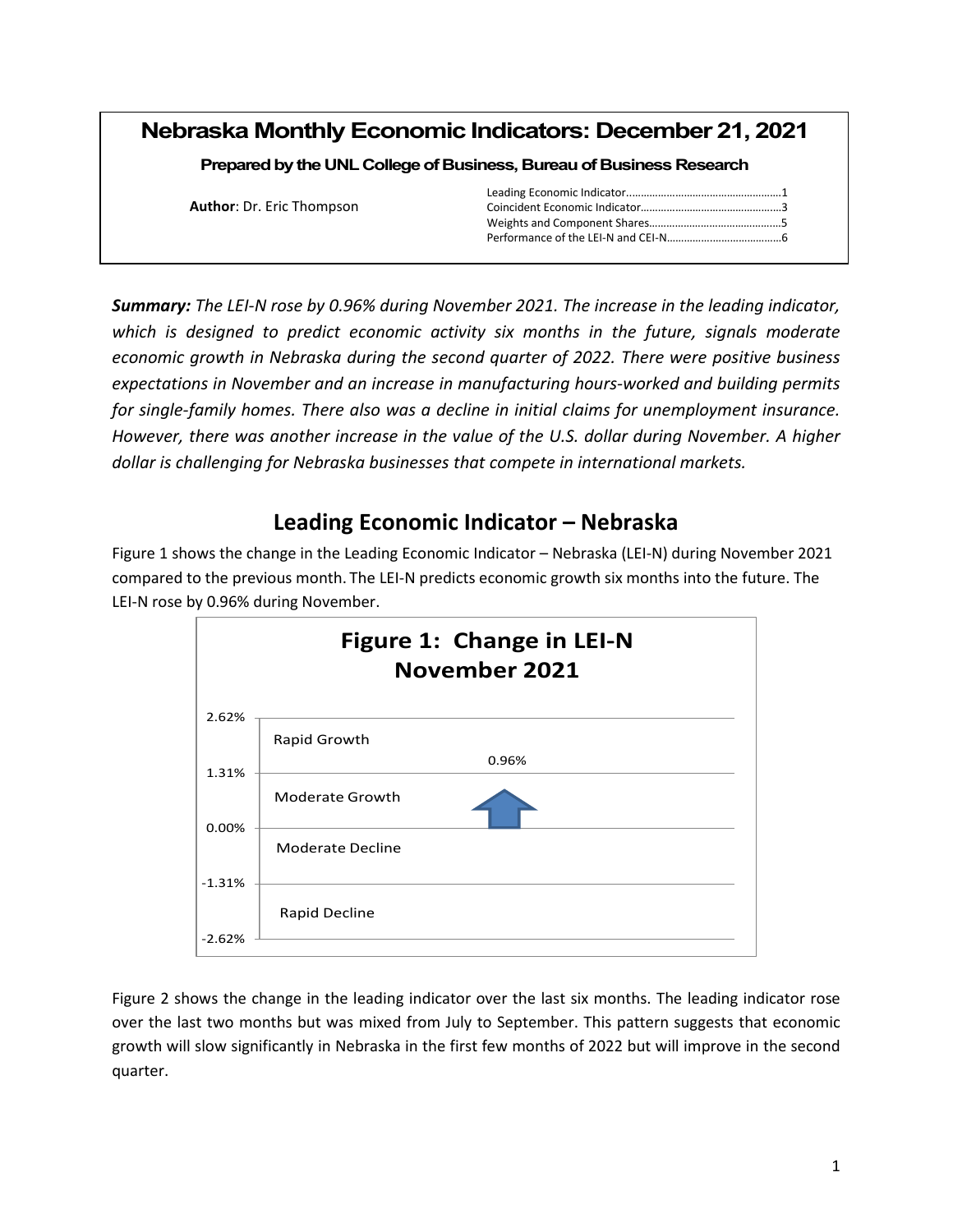

Figure 3 shows the components of change in the Leading Economic Indicator – Nebraska during November. The change in the LEI–N is the weighted average of changes in each component (see page 5). Five components of the LEI-N rose during November. Building permits for single-family homes and manufacturing hours worked rose while business expectations were positive. In particular, respondents to the November *Survey of Nebraska Business* reported plans to increase employment and sales over the next six months. There also was a decline in initial claims for unemployment insurance. Among other components, the value of the U.S. dollar rose again in November. A higher U.S. dollar creates challenges for Nebraska businesses that compete in international markets.

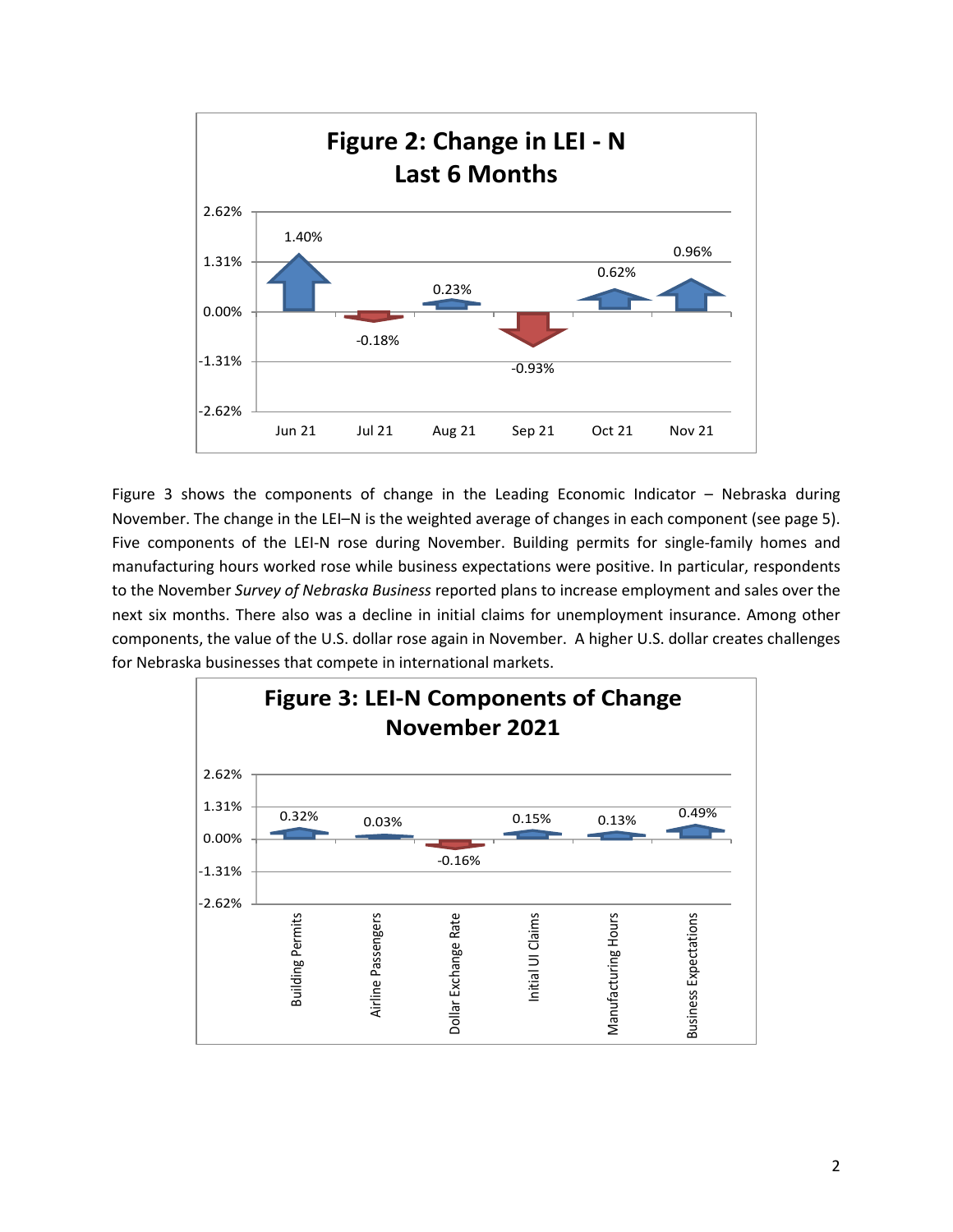## **Coincident Economic Indicator – Nebraska**

The Coincident Economic Indicator - Nebraska (CEI-N) is a measure of the current size of the Nebraska economy. The CEI-N rose by 0.14% during November 2021, as seen in Figure 4.



Figure 5 shows the change in the CEI-N over the last 6 months. Economic growth has been strong in Nebraska. The CEI-N has grown for five of the last six months.

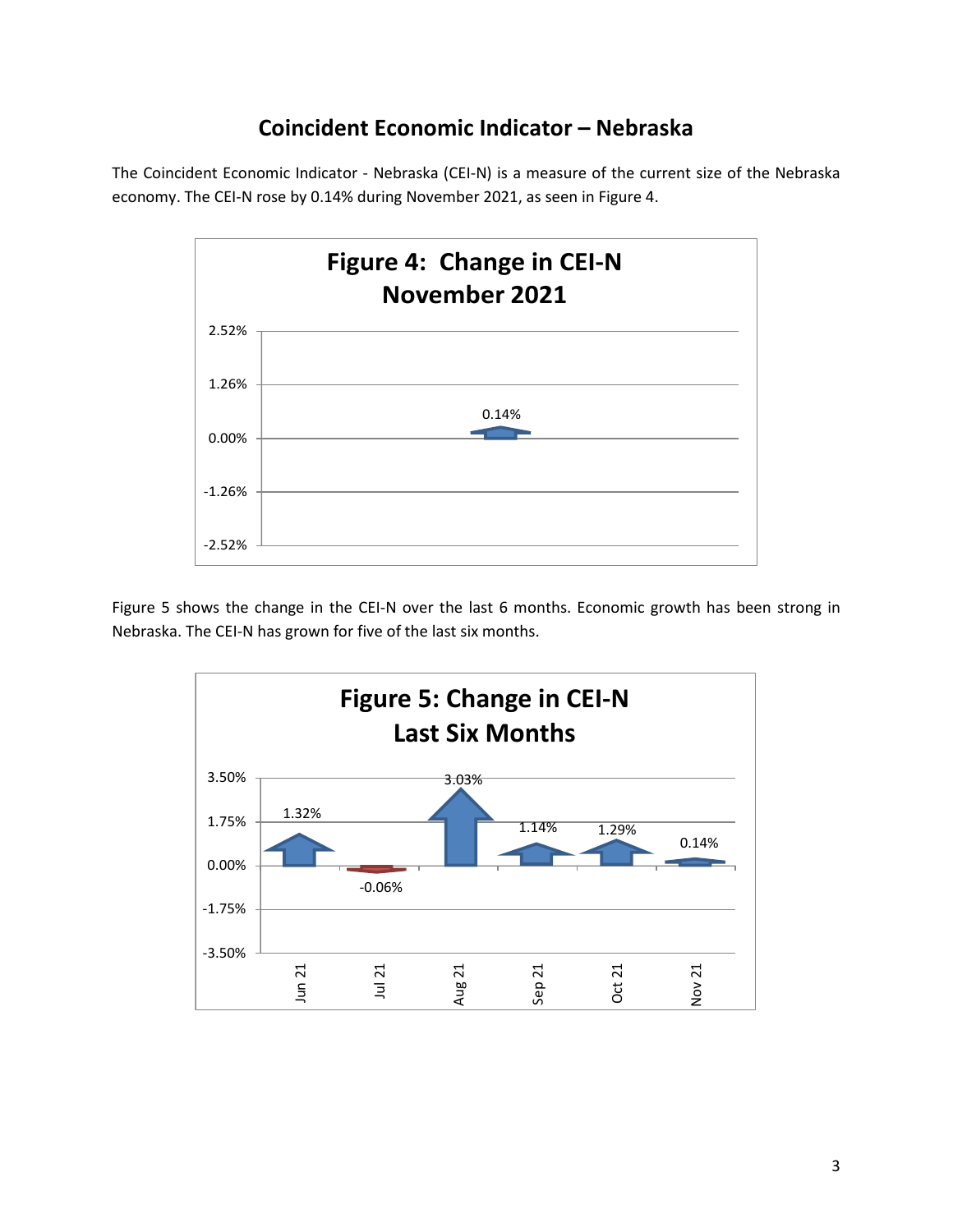Three components of the CEI-N rose during November. There was growth in agricultural commodity prices and a small increase in electricity sales. Business conditions also were positive as respondents to the November *Survey of Nebraska Business* reported an increase in sales during recent months. Among declining components, there was a drop in real private wages, due to a decrease in weekly hours worked. A detailed discussion of the components of the CEI-N and LEI-N can be found at https://business.unl.edu/research/bureau-of-business-research/ in *Technical Report: Coincident and Leading Economic Indicators-Nebraska.*



Figure 7 shows a forecast for the CEI-N over the next six months. The forecast calls for solid growth in December before growth slows significantly in the first quarter of 2022. However, growth is expected to rebound in April and May. These expectations are consistent with the recent changes in the LEI-N reported in Figure 2.

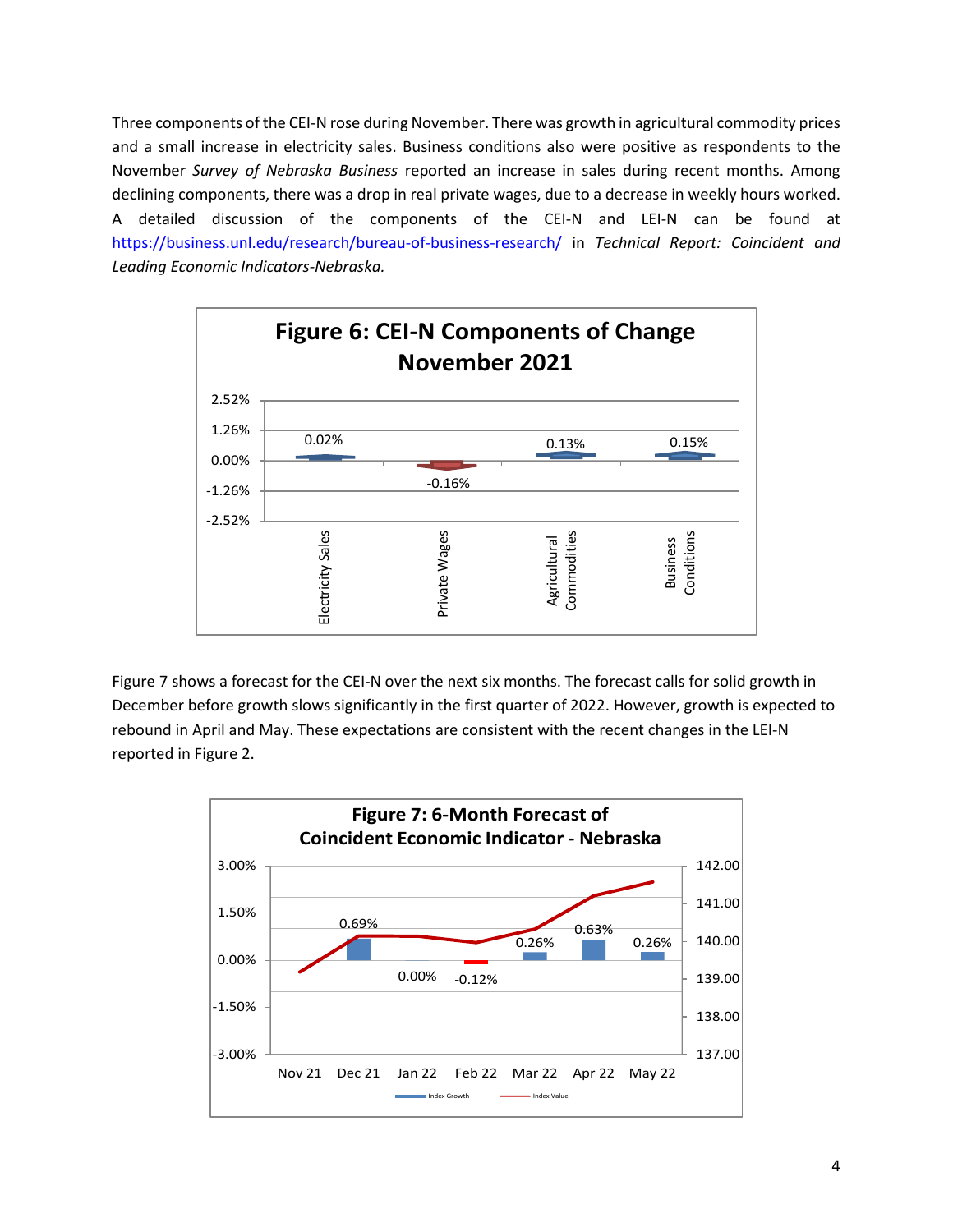## **Weights and Component Shares**

Table 1 shows the weights used to aggregate the individual components into the LEI-N and CEI-N. The weights are the inverse of the "standardized" standard deviation of each component variable. The term standardized simply means that the inverse standard deviations are adjusted proportionately to sum to 1. This weighting scheme makes sense since individual components that are more stable have a smaller standard deviation, and therefore, a larger inverse standard deviation. A large movement in a typically stable economic series would provide a more powerful signal of economic change than a large movement in a series with significant month-to-month fluctuations.

| Table 1: Component Weights for LEI-N and CEI-N |                                     |                                                 |                                        |                                   |                              |                       |                                        |  |
|------------------------------------------------|-------------------------------------|-------------------------------------------------|----------------------------------------|-----------------------------------|------------------------------|-----------------------|----------------------------------------|--|
| Leading Economic Indicator - Nebraska          |                                     | <b>Coincident Economic Indicator - Nebraska</b> |                                        |                                   |                              |                       |                                        |  |
| Variable                                       | <b>Standard</b><br><b>Deviation</b> | Inverse<br><b>STD</b>                           | Weight<br>(Inverse STD<br>Standardize) | Variable                          | Standard<br><b>Deviation</b> | Inverse<br><b>STD</b> | Weight<br>(Inverse STD<br>Standardize) |  |
| <b>SF Housing Permits</b>                      | 13.1457                             | 0.0761                                          | 0.0386                                 | <b>Electricity Sales</b>          | 4.7227                       | 0.2117                | 0.1723                                 |  |
| Airline Passengers                             | 6.2720                              | 0.1594                                          | 0.0808                                 | Private Wages                     | 2.0590                       | 0.4857                | 0.3952                                 |  |
| Exchange Rate                                  | 1.1535                              | 0.8669                                          | 0.4395                                 | <b>Agricultural Commodities</b>   | 3.5929                       | 0.2783                | 0.2265                                 |  |
| Initial UI Claims                              | 18.4631                             | 0.0542                                          | 0.0275                                 | <b>Survey Business Conditions</b> | 3.9504                       | 0.2531                | 0.2060                                 |  |
| <b>Manufacturing Hours</b>                     | 1.7262                              | 0.5793                                          | 0.2937                                 |                                   |                              |                       |                                        |  |
| <b>Survey Business Expectations</b>            | 4.2234                              | 0.2368                                          | 0.1200                                 |                                   |                              |                       |                                        |  |

Tables 2 and 3 show the calculation for the change in LEI-N and CEI-N between October and November of 2021. Weights (from Table 1) are multiplied by the change to calculate the contribution of each component. Contributions are converted to percentage terms and summed.

| Table 2: Component Contributions to the Change in Leading Economic Indicator    |         |          |                                          |        |              |                                                               |  |
|---------------------------------------------------------------------------------|---------|----------|------------------------------------------|--------|--------------|---------------------------------------------------------------|--|
|                                                                                 |         |          | Leading Economic Indicator - Nebraska    |        |              |                                                               |  |
|                                                                                 |         |          | Component Index Value (May 2007=100)     |        |              |                                                               |  |
| Component                                                                       | Current | Previous | <b>Difference</b>                        | Weight | Contribution | Percentage<br>Contribution<br>(Relative to<br>Previous LEI-N) |  |
| <b>SF Building Permits</b>                                                      | 98.11   | 84.18    | 13.93                                    | 0.04   | 0.54         | 0.32%                                                         |  |
| Airline Passengers                                                              | 85.22   | 84.58    | 0.64                                     | 0.08   | 0.05         | 0.03%                                                         |  |
| U.S. Dollar Exchange Rate<br>(Inverse)                                          | 81.14   | 81.76    | $-0.62$                                  | 0.44   | $-0.27$      | $-0.16%$                                                      |  |
| Initial Unemployment<br>Insurance Claims (Inverse)                              | 95.33   | 86.25    | 9.08                                     | 0.03   | 0.25         | 0.15%                                                         |  |
| <b>Manufacturing Hours</b>                                                      | 96.61   | 95.85    | 0.76                                     | 0.29   | 0.22         | 0.13%                                                         |  |
| <b>Survey Business</b><br>Expectations <sup>1</sup>                             | 56.95   |          | 6.95                                     | 0.12   | 0.83         | 0.49%                                                         |  |
| Total (weighted average)                                                        | 171.48  | 169.86   |                                          |        | 1.62         | 0.96%                                                         |  |
| Survey results are a diffusion Index, which is always compared to 50            |         |          |                                          |        |              |                                                               |  |
| Table 3: Component Contributions to the Change in Coincident Economic Indicator |         |          |                                          |        |              |                                                               |  |
|                                                                                 |         |          | Coincident Economic Indicator - Nebraska |        |              |                                                               |  |
|                                                                                 |         |          | Component Index Value (May 2007=100)     |        |              |                                                               |  |
| Component                                                                       | Current | Previous | Difference                               | Weight | Contribution | Percentage<br>Contribution<br>(Relative to<br>Previous CEI-N) |  |
|                                                                                 |         |          |                                          |        |              |                                                               |  |
| <b>Electricity Sales</b>                                                        | 167.21  | 167.06   | 0.15                                     | 0.17   | 0.03         | 0.02%                                                         |  |
| Private Wage                                                                    | 116.53  | 117.08   | $-0.55$                                  | 0.40   | $-0.22$      | $-0.16%$                                                      |  |
| <b>Agricultural Commodities</b>                                                 | 150.84  | 150.05   | 0.79                                     | 0.23   | 0.18         | 0.13%                                                         |  |
| Survey Business Conditions <sup>1</sup>                                         | 51.00   |          | 1.00                                     | 0.21   | 0.21         | 0.15%                                                         |  |
| Total (weighted average)                                                        | 139.19  | 138.99   |                                          |        | 0.20         | 0.14%                                                         |  |
| Survey results are a diffusion Index, which is always compared to 50            |         |          |                                          |        |              |                                                               |  |